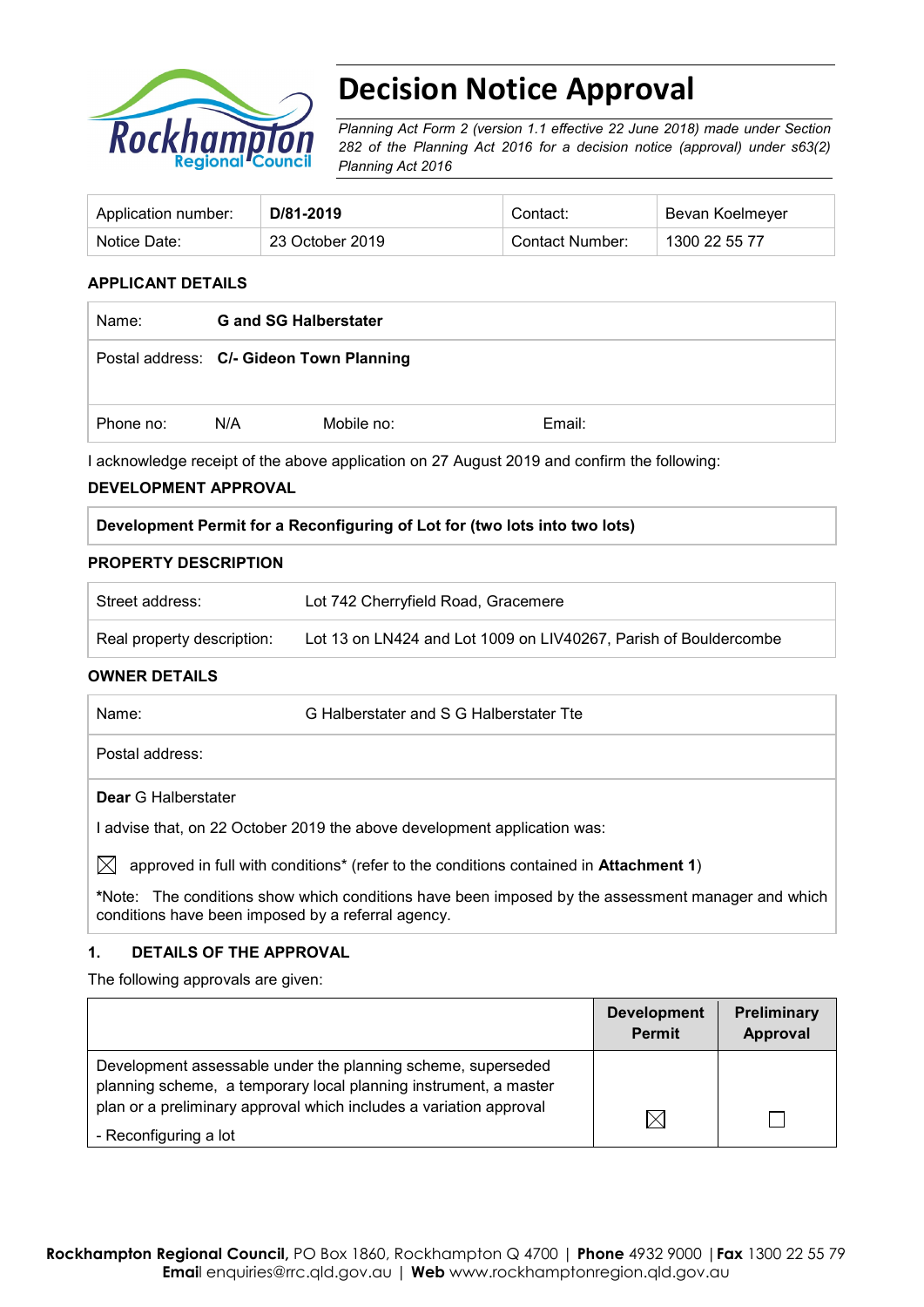## **2. CONDITIONS**

This approval is subject to the conditions in Attachment 1.

## **3. FURTHER DEVELOPMENT PERMITS REQUIRED NIL**

## **4. REFERRAL AGENCIES YES**

The following Referral Agency was activated by this application:

| For an application involving                                                                                       | Name of<br>agency                | <b>Status</b> | <b>Address</b>                |
|--------------------------------------------------------------------------------------------------------------------|----------------------------------|---------------|-------------------------------|
| <b>INFRASTRUCTURE-RELATED REFERRALS (Electricity Infrastructure)</b>                                               |                                  |               |                               |
| Schedule 10, Part 9, Division 2, Table 1 – Reconfiguring a lot subject to an easement or near a<br>substation site |                                  |               |                               |
| Development application for reconfiguring a                                                                        | The chief                        | Advice        | Postal Address:               |
| lot that is assessable development under<br>section 21, if-                                                        | executive of the<br>distribution | Agency        | Powerlink (Property           |
| (a) all or part of the lot is subject to an<br>easement-                                                           | entity or<br>transmission        |               | Services)<br>PO Box 1193      |
| (i) for the benefit of a distribution entity, or                                                                   | entity:                          |               | Virginia Qld                  |
| transmission entity, under the Electricity Act;<br>and                                                             | <b>Powerlink</b>                 |               |                               |
| (ii) for a transmission grid or supply network;                                                                    |                                  |               | Email Address:                |
| or                                                                                                                 |                                  |               | Property@powerlink.<br>com.au |
| (b) part of the lot is within 100m of a<br>substation site                                                         |                                  |               |                               |

#### **5. THE APPROVED PLANS**

**The approved development must be completed and maintained generally in accordance with the approved drawings and documents:**

| <b>Drawing/report title</b>       | <b>Prepared by</b> | <b>Date</b> | Reference<br>number | <b>Revision</b> |
|-----------------------------------|--------------------|-------------|---------------------|-----------------|
| Proposed 2 Lot Boundary Alignment | Unnamed            | March 2017  | SK-002              |                 |

## **6. CURRENCY PERIOD FOR THE APPROVAL (s.85 of the** *Planning Act***)**

The standard currency periods stated in section 85 of *Planning Act 2016* apply to each aspect of development in this approval, if not stated in the conditions of approval attached.

## **7. STATEMENT OF REASONS**

| <b>Description of the</b><br>development | The proposed development is for Reconfiguring a Lot (two into two lots)                                                                                                                                                                                                                                                                                         |  |  |
|------------------------------------------|-----------------------------------------------------------------------------------------------------------------------------------------------------------------------------------------------------------------------------------------------------------------------------------------------------------------------------------------------------------------|--|--|
| <b>Reasons for Decision</b>              | The boundary realignment will result in lots that are of an appropriate<br>a)<br>size to accommodate uses consistent with the Rural Zone;                                                                                                                                                                                                                       |  |  |
|                                          | Assessment of the development against the relevant zone purpose,<br>b)<br>planning scheme codes and planning scheme policies demonstrates<br>that the proposed development will not cause significant adverse<br>impacts on the surrounding natural environment, built environment and<br>infrastructure, community facilities, or local character and amenity; |  |  |
|                                          | The proposed development does not compromise the relevant State<br>C)<br>Planning Policy; and                                                                                                                                                                                                                                                                   |  |  |
|                                          | On balance, the application should be approved because<br>d)<br>the<br>circumstances favour Council exercising its discretion to approve the                                                                                                                                                                                                                    |  |  |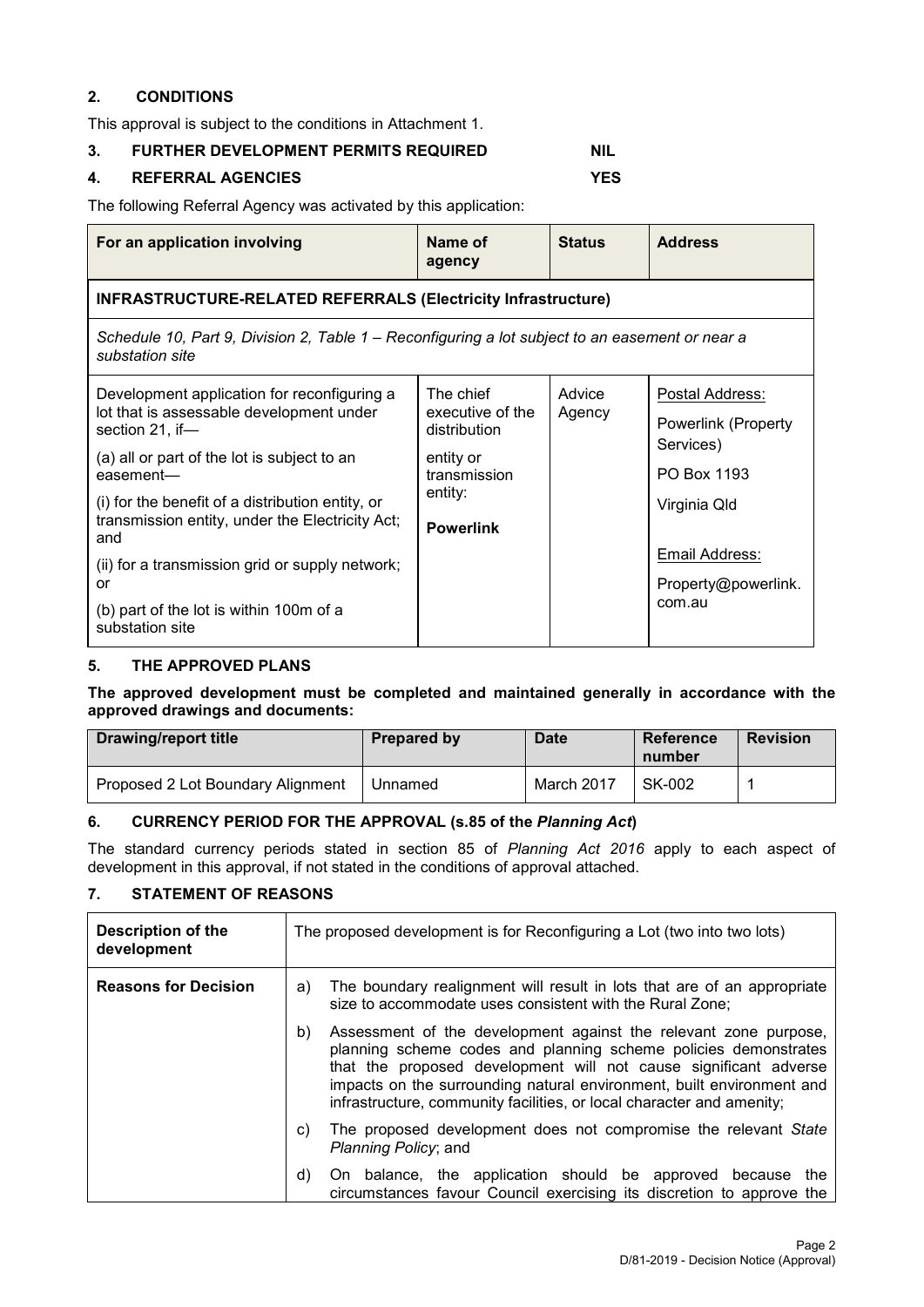|                                        | application even though the development does not comply with an<br>aspect of the assessment benchmarks. |                                                                                                                                                                                                                                                                                        |  |  |  |  |
|----------------------------------------|---------------------------------------------------------------------------------------------------------|----------------------------------------------------------------------------------------------------------------------------------------------------------------------------------------------------------------------------------------------------------------------------------------|--|--|--|--|
| <b>Assessment</b><br><b>Benchmarks</b> | benchmarks:                                                                                             | The proposed development was assessed against the following assessment                                                                                                                                                                                                                 |  |  |  |  |
|                                        | Rural Zone Code;                                                                                        |                                                                                                                                                                                                                                                                                        |  |  |  |  |
|                                        |                                                                                                         | Access, Parking and Transport Code;                                                                                                                                                                                                                                                    |  |  |  |  |
|                                        | $\bullet$                                                                                               | Filling and Excavation Code;                                                                                                                                                                                                                                                           |  |  |  |  |
|                                        | Landscape Code;                                                                                         |                                                                                                                                                                                                                                                                                        |  |  |  |  |
|                                        |                                                                                                         | Reconfiguring a Lot Code;                                                                                                                                                                                                                                                              |  |  |  |  |
|                                        |                                                                                                         | Stormwater Management Code;                                                                                                                                                                                                                                                            |  |  |  |  |
|                                        | $\bullet$                                                                                               | Water and Sewer Code;                                                                                                                                                                                                                                                                  |  |  |  |  |
|                                        |                                                                                                         | Acid Sulfate Soils Overlay Code;                                                                                                                                                                                                                                                       |  |  |  |  |
|                                        |                                                                                                         | <b>Biodiversity Overlay Code;</b>                                                                                                                                                                                                                                                      |  |  |  |  |
|                                        |                                                                                                         | <b>Bushfire Hazard Overlay Code;</b>                                                                                                                                                                                                                                                   |  |  |  |  |
|                                        |                                                                                                         | Coastal Protection Overlay Code; and                                                                                                                                                                                                                                                   |  |  |  |  |
|                                        |                                                                                                         | Steep Land Overlay Code.                                                                                                                                                                                                                                                               |  |  |  |  |
| <b>Compliance with</b><br>assessment   |                                                                                                         | The development was assessed against all of the assessment benchmarks<br>listed above and complies with all of these with the exception listed below.                                                                                                                                  |  |  |  |  |
| benchmarks                             | <b>Assessment</b><br><b>Benchmark</b>                                                                   | Reasons for the approval despite non-compliance<br>with benchmark                                                                                                                                                                                                                      |  |  |  |  |
|                                        | Reconfiguring a<br>Lot Code                                                                             | The subject site is vacant land that can be provided with<br>appropriate on-site services when the land is developed<br>in the future. Furthermore, the resulting lots are of a size<br>appropriate to accommodate future uses of the land that<br>are consistent with the Rural Zone. |  |  |  |  |
| <b>Matters prescribed by</b>           | i)                                                                                                      | The State Planning Policy - Part $E_i$                                                                                                                                                                                                                                                 |  |  |  |  |
| regulation                             | ii)                                                                                                     | The Central Queensland Regional Plan;                                                                                                                                                                                                                                                  |  |  |  |  |
|                                        | iii)                                                                                                    | The Rockhampton Region Planning Scheme 2015; and                                                                                                                                                                                                                                       |  |  |  |  |
|                                        | iv)                                                                                                     | The common material, being the material submitted with the<br>application.                                                                                                                                                                                                             |  |  |  |  |

## **8. APPEAL RIGHTS**

The rights of an applicant to appeal to a tribunal or the Planning and Environment Court against a decision about a development application are set out in chapter 6, part 1 of the *Planning Act 2016*. There may also be a right to make an application for a declaration by a tribunal (see chapter 6, part 2 of the *Planning Act 2016).*

#### *Appeal by an applicant*

An applicant for a development application may appeal to the Planning and Environment Court against the following:

- the refusal of all or part of the development application
- a provision of the development approval
- the decision to give a preliminary approval when a development permit was applied for
- a deemed refusal of the development application.

An applicant may also have a right to appeal to the Development tribunal. For more information, see schedule 1 of the *Planning Act 2016*.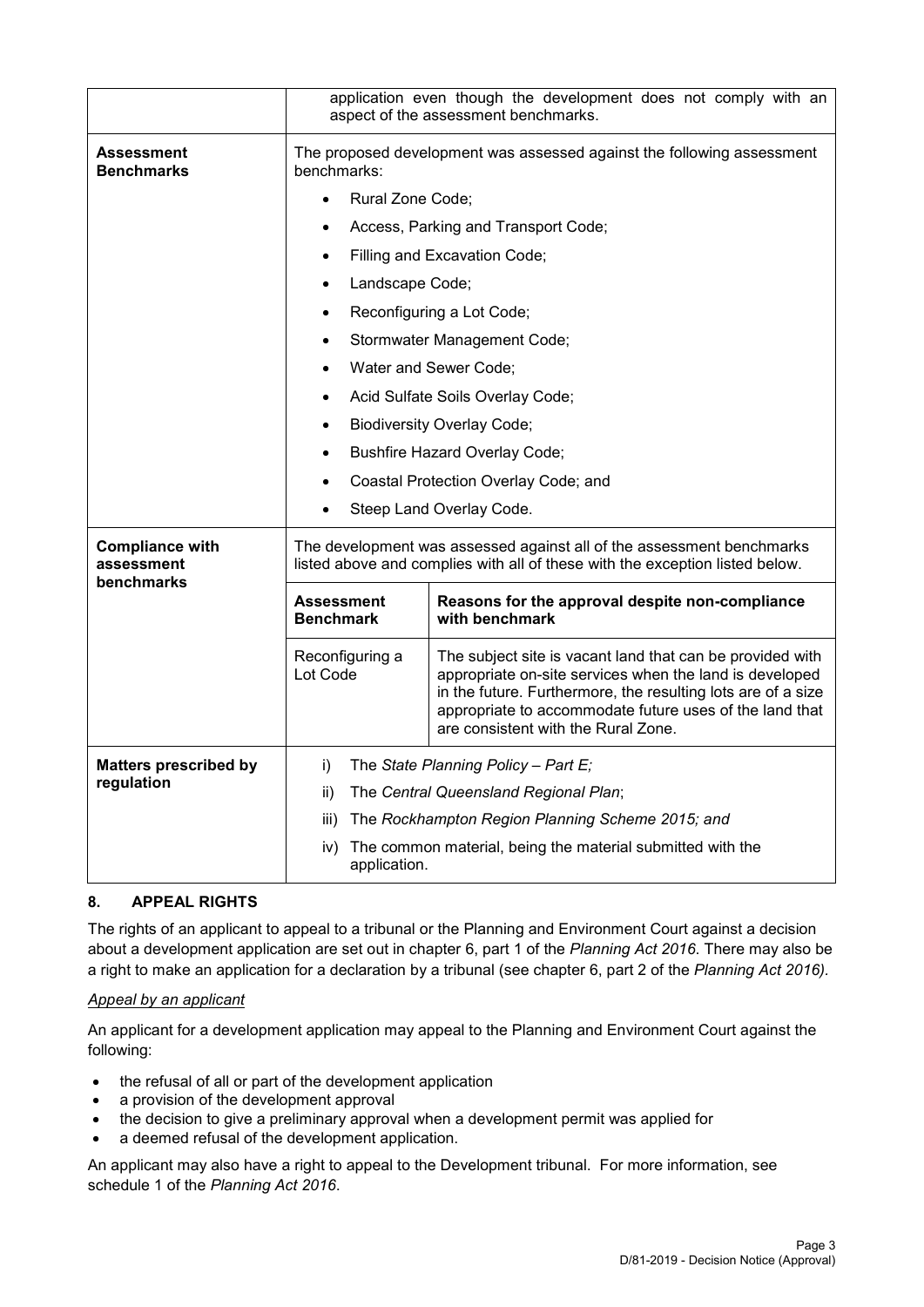The timeframes for starting an appeal in the Planning and Environment Court are set out in section 229 of the *Planning Act 2016*.

**Attachment 2** is an extract from the *Planning Act 2016* that sets out the applicant's appeal rights and the appeal rights of a submitter.

#### **9. WHEN THE DEVELOPMENT APPROVAL TAKES EFFECT**

This development approval takes effect:

- From the time the decision notice is given – if there is no submitter and the applicant does not appeal the decision to the court.

Or

- When the submitter's appeal period ends – if there is a submitter and the applicant does not appeal the decision to the court.

Or

Subject to the decision of the court, when the appeal is finally decided  $-$  if an appeal is made to the court.

#### **10. ASSESSMENT MANAGER**

| Name: | Tarnya Fitzgibbon             | Signature: | Date: 23 October 2019 |
|-------|-------------------------------|------------|-----------------------|
|       | <b>COORDINATOR</b>            |            |                       |
|       | <b>DEVELOPMENT ASSESSMENT</b> |            |                       |

#### **Attachment 1 – Conditions of the approval**

*Part 1* **–** *Conditions imposed by the assessment manager [Note: where a condition is imposed about infrastructure under Chapter 4 of the Planning Act 2016, the relevant provision of the Act under which this condition was imposed must be specified.]*

#### **Attachment 2—Extract on appeal rights**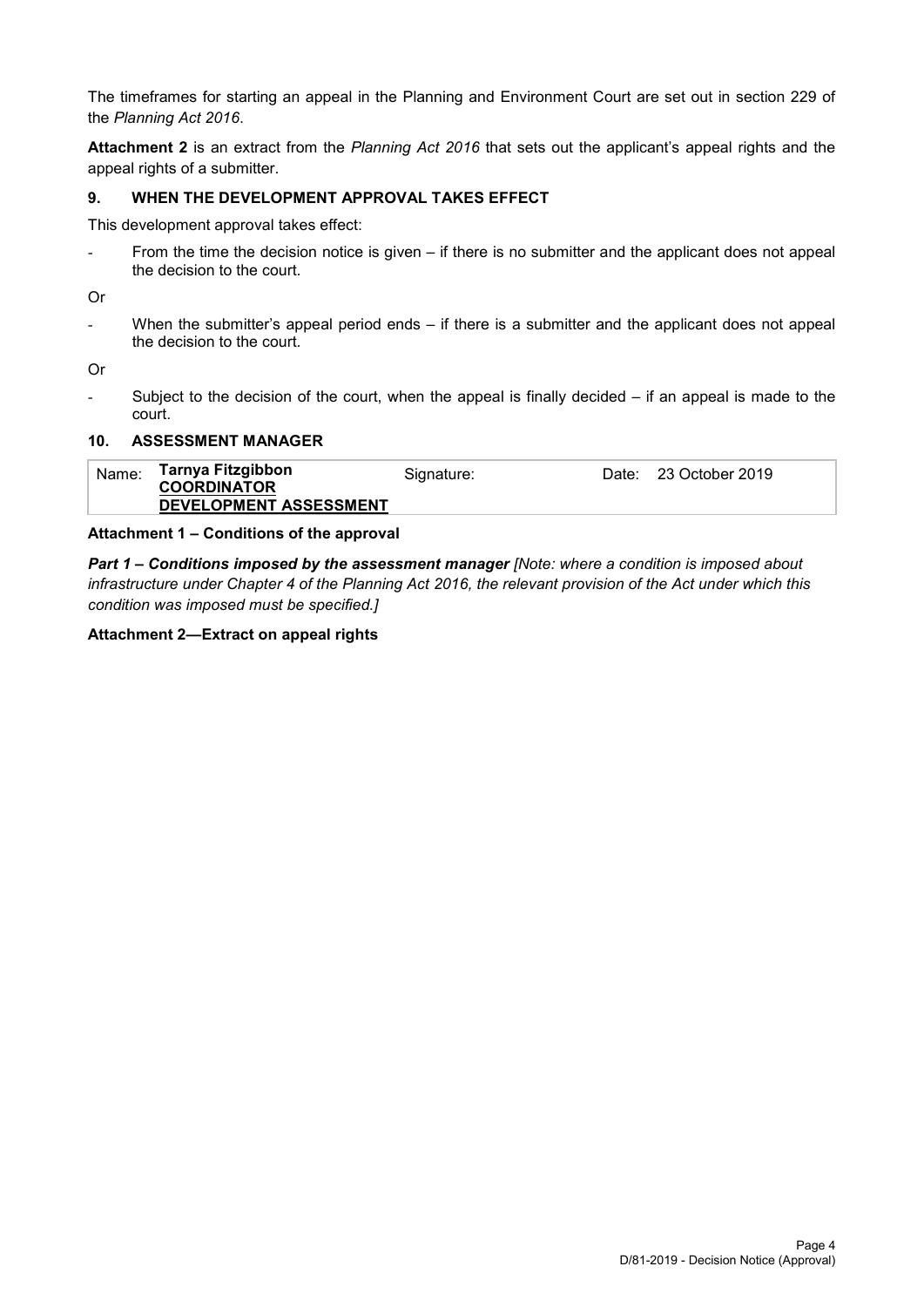

## **Attachment 1 – Part 1 Rockhampton Regional Council Conditions**

*Planning Act 2016*

- 1.0 ADMINISTRATION
- 1.1 The Developer and his employee, agent, contractor or invitee is responsible for ensuring compliance with the conditions of this development approval.
- 1.2 Where these Conditions refer to "Council" in relation to requiring Council to approve or to be satisfied as to any matter, or conferring on the Council a function, power or discretion, that role may be fulfilled in whole or in part by a delegate appointed for that purpose by the Council.
- 1.3 All conditions, works, or requirements of this development approval must be undertaken and completed:
	- 1.3.1 to Council's satisfaction;
	- 1.3.2 at no cost to Council; and
	- 1.3.3 prior to the issue of the Survey Plan Approval Certificate,

unless otherwise stated.

- 1.4 Infrastructure requirements of this development approval must be contributed to the relevant authorities, where applicable, at no cost to Council, prior to the issue of the Survey Plan Approval Certificate, unless otherwise stated.
- 1.5 All works must be designed, constructed and maintained in accordance with the relevant Council policies, guidelines and standards, unless otherwise stated.
- 1.6 All engineering drawings/specifications, design and construction works must be in accordance with the requirements of the relevant *Australian Standards* and must be approved, supervised and certified by a Registered Professional Engineer of Queensland.
- 2.0 APPROVED PLANS AND DOCUMENTS
- 2.1 The approved development must be completed and maintained generally in accordance with the approved plans and documents, except where amended by any condition of this development approval:

| <b>Drawing/report title</b>       | Prepared by | <b>Date</b> | Reference<br>number | <b>Revision</b> |
|-----------------------------------|-------------|-------------|---------------------|-----------------|
| Proposed 2 Lot Boundary Alignment | Unnamed     | March 2017  | SK-002              |                 |

- 2.2 Where there is any conflict between the conditions of this development approval and the details shown on the approved plans and documents, the conditions of this development approval must prevail.
- 2.3 Where conditions require the above plans or documents to be amended, the revised document(s) must be submitted for approval by Council prior to the issue of the Survey Plan Approval Certificate.

#### 3.0 ASSET MANAGEMENT

3.1 Any alteration necessary to electricity, telephone, water mains, sewerage mains, and/or public utility installations resulting from the development or in connection with the development, must be undertaken and completed at no cost to Council.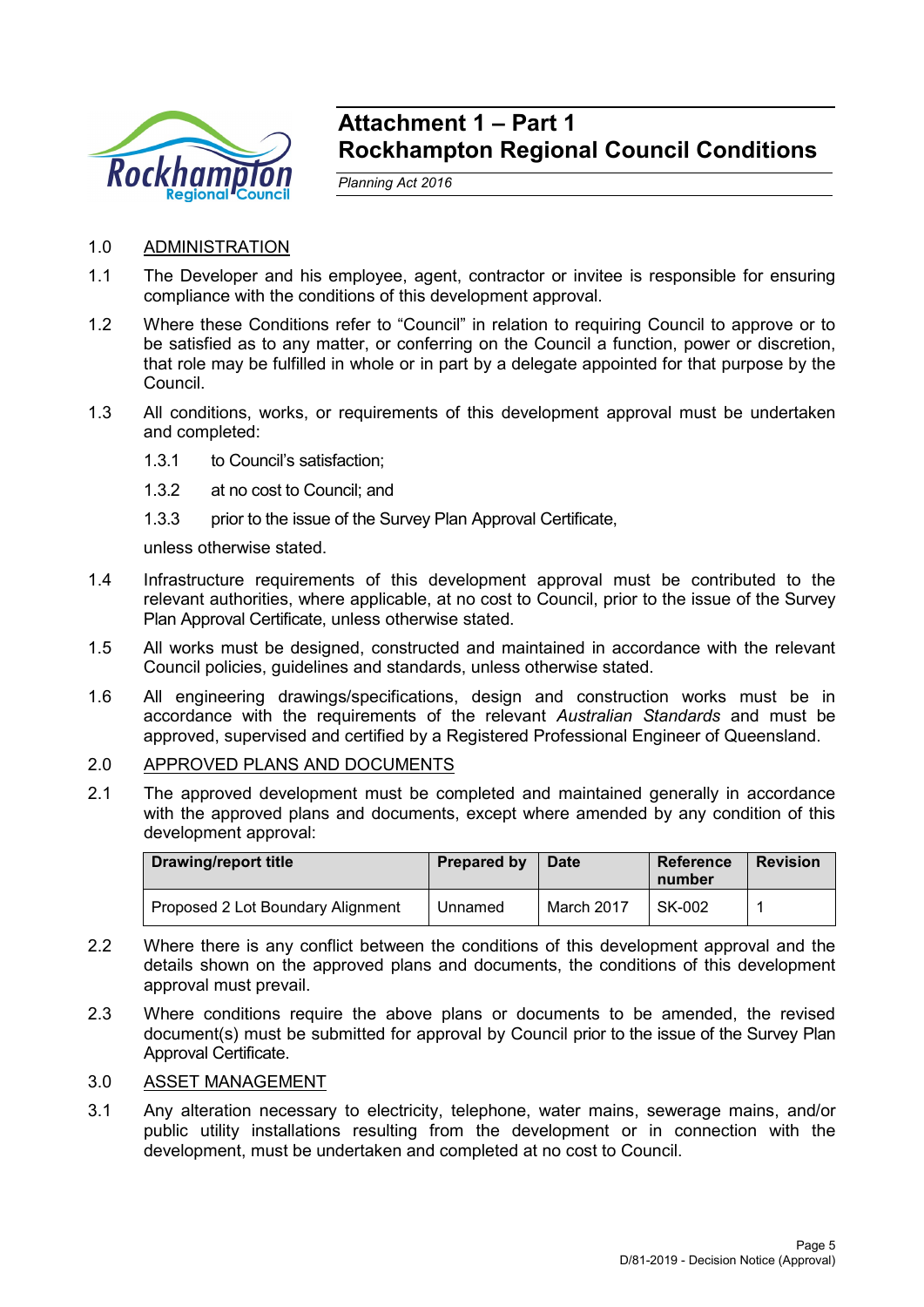## 4.0 OPERATING PROCEDURES

4.1 All construction materials, waste, waste skips, machinery and contractors' vehicles must be located and stored or parked within the development site. Storage of materials or parking of construction machinery or contractors' vehicles must not occur within Inslay Avenue.

#### ADVISORY NOTES

#### NOTE 1. Aboriginal Cultural Heritage

It is advised that under section 23 of the *Aboriginal Cultural Heritage Act 2003*, a person who carries out an activity must take all reasonable and practicable measures to ensure the activity does not harm Aboriginal cultural heritage (the "cultural heritage duty of care"). Maximum penalties for breaching the duty of care are listed in the Aboriginal cultural heritage legislation. The information on Aboriginal cultural heritage is available on the Department of Aboriginal and Torres Strait Islander and Multicultural Affairs website: [www.datsip.qld.gov.au.](http://www.datsip.qld.gov.au/)

#### NOTE 2. General Environmental Duty

General environmental duty under the *Environmental Protection Act 1994* prohibits unlawful environmental nuisance caused by noise, aerosols, particles, dust, ash, fumes, light, odour or smoke beyond the boundaries of the development site during all stages of the development including earthworks, construction and operation.

#### NOTE 3. General Safety Of Public During Construction

The *Work Health and Safety Act 2011* and *Manual of Uniform Traffic Control Devices* must be complied with in carrying out any construction works, and to ensure safe traffic control and safe public access in respect of works being constructed on a road.

#### NOTE 4. Provision for Sewer and Water services

Each lot must be provided with on-site sewerage treatment and disposal systems. All systems must comply with the *Queensland Plumbing and Wastewater Code*, the *Plumbing and Drainage Act, Australian Standard AS1547:2012 "On-site domestic wastewater management"* and Council Plumbing and Drainage Policies. Sustainable Water sources including rainwater tanks, and a bore and/or a small dam must be provided for domestic and fire-fighting purposes.

#### NOTE 5. Access Works

For any future development proposed on Lots 1 and 2, the construction of access works must be provided in accordance with *Capricorn Municipal Development Guidelines* and *Australian Standard AS2890 "Parking facilities"*.

Prior to the commencement of any works to be undertaken within the road reserve, a Works in Road Reserve Permit (including a fee for the vehicle crossover and compliant with Capricorn Municipal Development Guidelines) or alternatively, a Development Permit for Operational Works (access works), must be obtained

#### NOTE 6. Clearing within Road Reserve

It is a requirement under the *Nature Conservation Act 1992* that an approved Tree Clearing Permit is obtained from the Department of Environment and Science, prior to any tree clearing activities that are proposed to occur within a road reserve that is under Council control.

#### NOTE 7. Rural Addressing

Rural addressing must be provided to each lot in accordance with Council's rural addressing procedures at Building Application stage.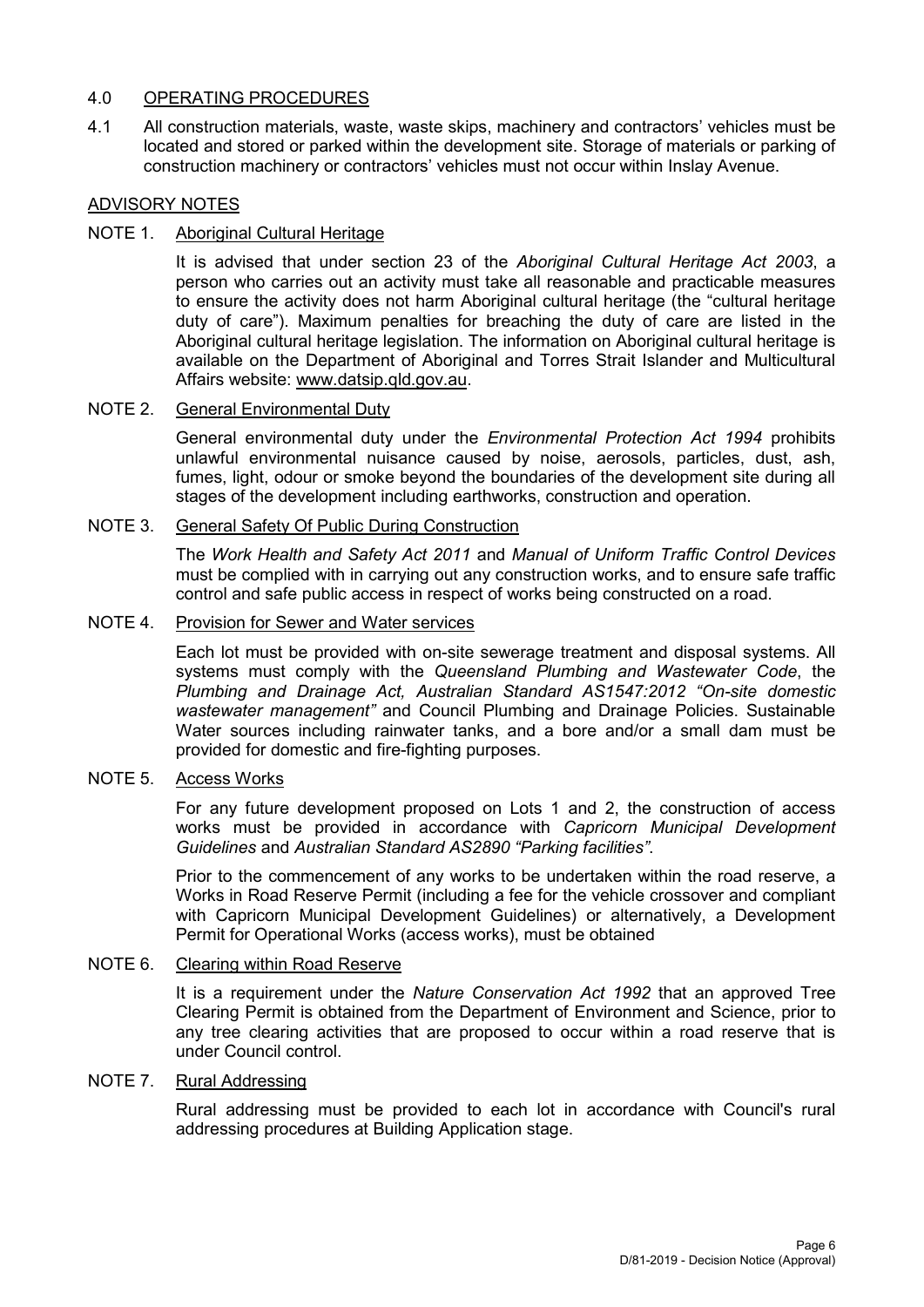

# **Attachment 2 - Appeal Rights**

*PLANNING ACT 2016*

The following is an extract from the *Planning Act 2016 (Chapter 6)*

#### *Appeal rights*

#### *229 Appeals to tribunal or P&E Court*

- (1) Schedule 1 states—
	- (a) matters that may be appealed to— (i)either a tribunal or the P&E Court; or (ii)only a tribunal; or (iii)only the P&E Court; and
	- (b) the person—

(i)who may appeal a matter (the **appellant**); and (ii)who is a respondent in an appeal of the matter; and (iii)who is a co-respondent in an appeal of the matter; and

- (iv)who may elect to be a co-respondent in an appeal of the matter.
- (2) An appellant may start an appeal within the appeal period.
- (3) The **appeal period** is—
	- (a) for an appeal by a building advisory agency—10 business days after a decision notice for the decision is given to the agency or
	- (b) for an appeal against a deemed refusal—at any time after the deemed refusal happens; or
	- (c) for an appeal against a decision of the Minister, under chapter 7, part 4, to register premises or to renew the registration of premises—20 business days after a notice is published under section 269(3)(a) or (4); or
	- (d) for an appeal against an infrastructure charges notice— 20 business days after the infrastructure charges notice is given to the person; or
	- (e) for an appeal about a deemed approval of a development application for which a decision notice has not been given—30 business days after the applicant gives the deemed approval notice to the assessment manager; or
	- (f) for any other appeal—20 business days after a notice of the decision for the matter, including an enforcement notice, is given to the person.

#### Note—

See the P&E Court Act for the court's power to extend the appeal period.

- (4) Each respondent and co-respondent for an appeal may be heard in the appeal.
- (5) If an appeal is only about a referral agency's response, the assessment manager may apply to the tribunal or P&E Court to withdraw from the appeal.
- (6) To remove any doubt, it is declared that an appeal against an infrastructure charges notice must not be about—
	- (a) the adopted charge itself; or
	- (b) for a decision about an offset or refund—
		- (i) the establishment cost of trunk infrastructure identified in a LGIP; or

(ii) the cost of infrastructure decided using the method

included in the local government's charges resolution.

#### **230 Notice of appeal**

- (1) An appellant starts an appeal by lodging, with the registrar of the tribunal or P&E Court, a notice of appeal that—
	- (a) is in the approved form; and
	- (b) succinctly states the grounds of the appeal.
- (2) The notice of appeal must be accompanied by the required fee.
- (3) The appellant or, for an appeal to a tribunal, the registrar must, within the service period, give a copy of the notice of appeal to—
- (a) the respondent for the appeal; and
- (b) each co-respondent for the appeal; and
- (c) for an appeal about a development application under schedule 1, table 1, item 1—each principal submitter for the development application; and
- (d) for an appeal about a change application under schedule 1, table 1, item 2—each principal submitter for the change application; and
- (e) each person who may elect to become a co-respondent for the appeal, other than an eligible submitter who is not a principal submitter in an appeal under paragraph (c) or (d); and
- (f) for an appeal to the P&E Court—the chief executive; and
- (g) for an appeal to a tribunal under another Act—any other person who the registrar considers appropriate.
- (4) The **service period** is—
	- (a) if a submitter or advice agency started the appeal in the P&E Court—2 business days after the appeal is started; or
	- (b) otherwise—10 business days after the appeal is started.
- (5) A notice of appeal given to a person who may elect to be a co-respondent must state the effect of subsection
- (6) A person elects to be a co-respondent by filing a notice of election, in the approved form, within 10 business days after the notice of appeal is given to the person*.*
- **231 Other appeals**
- (1) Subject to this chapter, schedule 1 and the P&E Court Act, unless the Supreme Court decides a decision or other matter under this Act is affected by jurisdictional error, the decision or matter is non-appealable.
- (2) The Judicial Review Act 1991, part 5 applies to the decision or matter to the extent it is affected by jurisdictional error.
- (3) A person who, but for subsection (1) could have made an application under the Judicial Review Act 1991 in relation to the decision or matter, may apply under part 4 of that Act for a statement of reasons in relation to the decision or matter.
- (4) In this section— **decision** includes—
	- (a) conduct engaged in for the purpose of making a decision; and
	- (b) other conduct that relates to the making of a decision; and
	- (c) the making of a decision or the failure to make a decision; and
	- (d) a purported decision; and
	- (e) a deemed refusal.

**non-appealable**, for a decision or matter, means the decision or matter—

- (a) is final and conclusive; and
- (b) may not be challenged, appealed against, reviewed, quashed, set aside or called into question in any other way under the Judicial Review Act 1991 or otherwise, whether by the Supreme Court, another court, a tribunal or another entity; and
- (c) is not subject to any declaratory, injunctive or other order of the Supreme Court, another court, a tribunal or another entity on any ground.

#### **232 Rules of the P&E Court**

- (1) A person who is appealing to the P&E Court must comply with the rules of the court that apply to the appeal.
- (2) However, the P&E Court may hear and decide an appeal even if the person has not complied with rules of the P&E Court.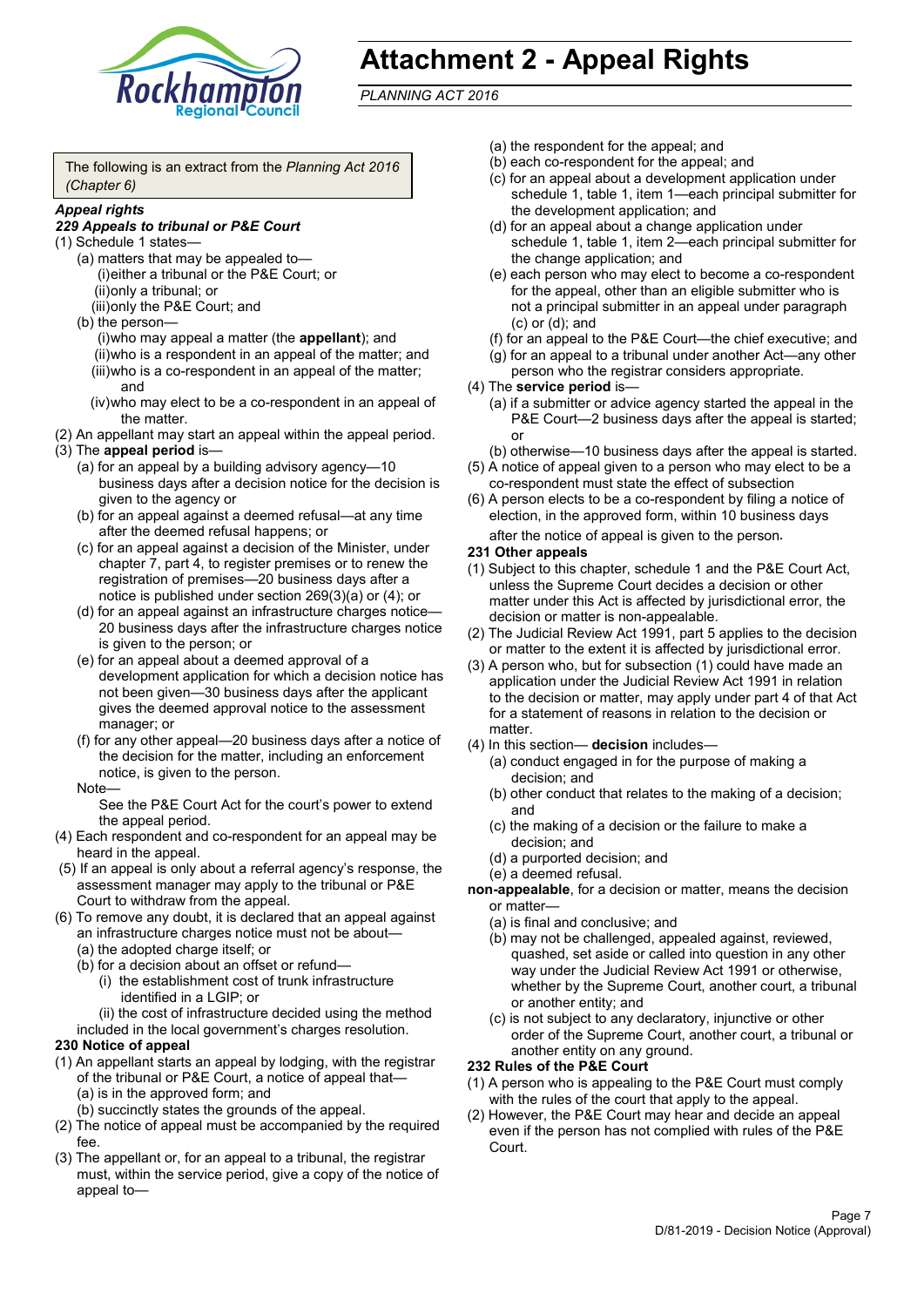

## **Appeal Rights**

*PLANNING ACT 2016*

# **Schedule 1**

#### **Appeals section 229 1 Appeal rights and parties to appeals**

- (1) Table 1 states the matters that may be appealed to—(a) the P&E court; or (b) a tribunal.
- (2) However, table 1 applies to a tribunal only if the matter involves—
	- (a) the refusal, or deemed refusal of a development application, for—
	- (i) a material change of use for a classified building; or
	- (ii) operational work associated with building work, a retaining wall, or a tennis court; or
	- (b) a provision of a development approval for—
	- (i) a material change of use for a classified building; or
- (ii) operational work associated with building work, a retaining wall, or a tennis court; or
	- (c) if a development permit was applied for—the decision to give a preliminary approval for—
		- (i) a material change of use for a classified building; or
		- (ii) operational work associated with building work, a retaining wall, or a tennis court; or
	- (d) a development condition if—
		- (i) the development approval is only for a material change of use that involves the use of a building classified under the Building Code as a class 2 building; and
		- (ii) the building is, or is proposed to be, not more than 3 storeys; and
		- (iii) the proposed development is for not more than 60 sole-occupancy units; or
	- (e) a decision for, or a deemed refusal of, an extension application for a development approval that is only for a material change of use of a classified building; or
	- (f) a decision for, or a deemed refusal of, a change application for a development approval that is only for a material change of use of a classified building; or
	- (g) a matter under this Act, to the extent the matter relates to—
		- (i) the Building Act, other than a matter under that Act that may or must be decided by the Queensland Building and Construction Commission; or
		- (ii) the Plumbing and Drainage Act, part 4 or 5; or
	- (h) a decision to give an enforcement notice in relation to a matter under paragraphs (a) to (g); or
	- (i) a decision to give an infrastructure charges notice; or
	- (j) the refusal, or deemed refusal, of a conversion application; or
	- (k) a matter that, under another Act, may be appealed to the tribunal; or
	- (l) a matter prescribed by regulation.
- (3) Also, table 1 does not apply to a tribunal if the matter

involves—

- (a) for a matter in subsection  $(2)(a)$  to  $(d)$ 
	- (i) a development approval for which the development application required impact assessment; and
	- (ii) a development approval in relation to which the assessment manager received a properly made submission for the development application; or
- (b) a provision of a development approval about the identification or inclusion, under a variation approval, of a matter for the development.
- (4) Table 2 states the matters that may be appealed only to the P&E Court.
- (5) Table 3 states the matters that may be appealed only to the tribunal.
- (6) In each table—
	- (a) column 1 states the appellant in the appeal; and
	- (b) column 2 states the respondent in the appeal; and
	- (c) column 3 states the co-respondent (if any) in the appeal; and
	- (d) column 4 states the co-respondents by election (if any) in the appeal.
- (7) If the chief executive receives a notice of appeal under section 230(3)(f), the chief executive may elect to be a corespondent in the appeal.

| Table 1<br>Appeals to the P&E Court and, for certain matters, to a tribunal                                                                               |                                                                                                                                                                                                                            |                                         |                                                       |  |  |
|-----------------------------------------------------------------------------------------------------------------------------------------------------------|----------------------------------------------------------------------------------------------------------------------------------------------------------------------------------------------------------------------------|-----------------------------------------|-------------------------------------------------------|--|--|
| 1. Development applications<br>An appeal may be made against-<br>(c) a provision of the development approval; or                                          | (a) the refusal of all or part of the development application; or<br>(b) the deemed refusal of the development application; or<br>(d) if a development permit was applied for—the decision to give a preliminary approval. |                                         |                                                       |  |  |
| Column 1<br>Column 2<br>Column 3<br>Column 4<br>Co-respondent by election<br>Respondent<br>Co-respondent<br>Appellant<br>$($ if any $)$<br>$(i$ f anv $)$ |                                                                                                                                                                                                                            |                                         |                                                       |  |  |
| The applicant                                                                                                                                             | The assessment<br>manager                                                                                                                                                                                                  | If the appeal is about<br>a concurrence | 1 A concurrence agency that is<br>not a co-respondent |  |  |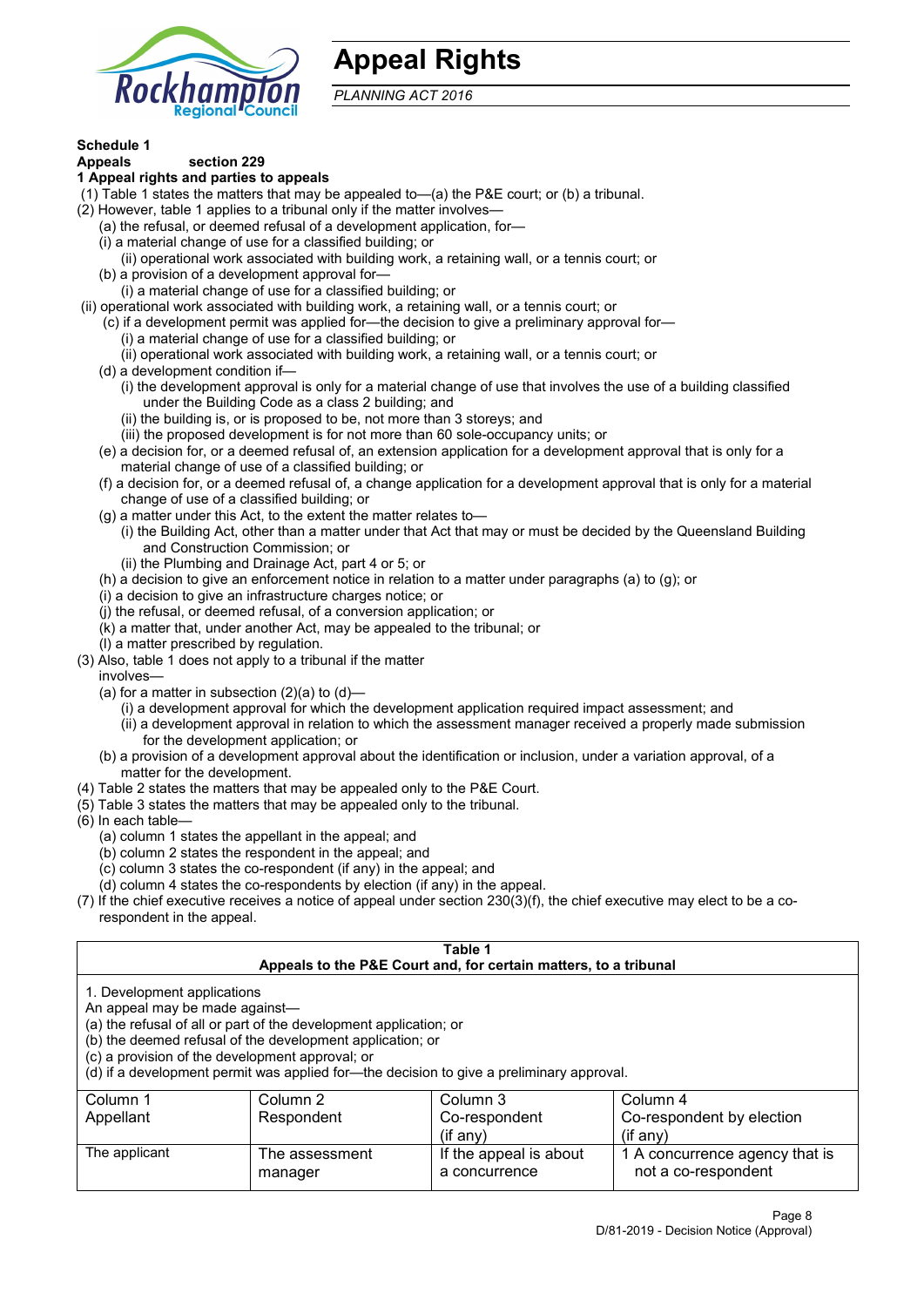| Table 1<br>Appeals to the P&E Court and, for certain matters, to a tribunal                                                                                                                           |                                   |                                                                 |                                                                                                                                                                                                                                                                                                                                                 |  |
|-------------------------------------------------------------------------------------------------------------------------------------------------------------------------------------------------------|-----------------------------------|-----------------------------------------------------------------|-------------------------------------------------------------------------------------------------------------------------------------------------------------------------------------------------------------------------------------------------------------------------------------------------------------------------------------------------|--|
|                                                                                                                                                                                                       |                                   | agency's referral<br>response-the<br>concurrence agency         | 2 If a chosen Assessment<br>manager is the respondent-<br>the prescribed assessment<br>manager<br>3 Any eligible advice agency for<br>the application<br>4 Any eligible submitter for the<br>application                                                                                                                                        |  |
| 2. Change applications<br>An appeal may be made against-<br>(b) a deemed refusal of a change application.                                                                                             |                                   |                                                                 | (a) a responsible entity's decision for a change application, other than a decision made by the P&E court; or                                                                                                                                                                                                                                   |  |
| Column 1<br>Appellant                                                                                                                                                                                 | Column <sub>2</sub><br>Respondent | Column 3<br>Co-respondent<br>(if any)                           | Column 4<br>Co-respondent by election<br>(if any)                                                                                                                                                                                                                                                                                               |  |
| 1 The applicant<br>2 If the responsible<br>entity is the<br>assessment<br>manager-an<br>affected entity that<br>gave a pre-request<br>notice or response<br>notice                                    | The responsible<br>entity         | If an affected entity<br>starts the appeal-the<br>applicant     | 1 A concurrence agency for the<br>development application<br>2 If a chosen assessment<br>manager is the respondent-<br>the prescribed assessment<br>manager<br>3 A private certifier for the<br>development application<br>4 Any eligible advice agency for<br>the change application<br>5 Any eligible submitter for the<br>change application |  |
| 3. Extension applications<br>An appeal may be made against-<br>(a) the assessment manager's decision about an extension application; or<br>(b) a deemed refusal of an extension application.          |                                   |                                                                 |                                                                                                                                                                                                                                                                                                                                                 |  |
| Column 1<br>Appellant                                                                                                                                                                                 | Column <sub>2</sub><br>Respondent | Column 3<br>Co-respondent<br>(if any)                           | Column 4<br>Co-respondent by election<br>(if any)                                                                                                                                                                                                                                                                                               |  |
| 1 The applicant<br>1<br>2<br>For a matter other<br>than a deemed<br>refusal of an<br>extension<br>application - a<br>concurrence<br>agency, other than<br>the chief executive,<br>for the application | The assessment<br>manager         | If a concurrence<br>agency starts the<br>appeal - the applicant | If a chosen assessment<br>manager is the respondent - the<br>prescribed assessment manager                                                                                                                                                                                                                                                      |  |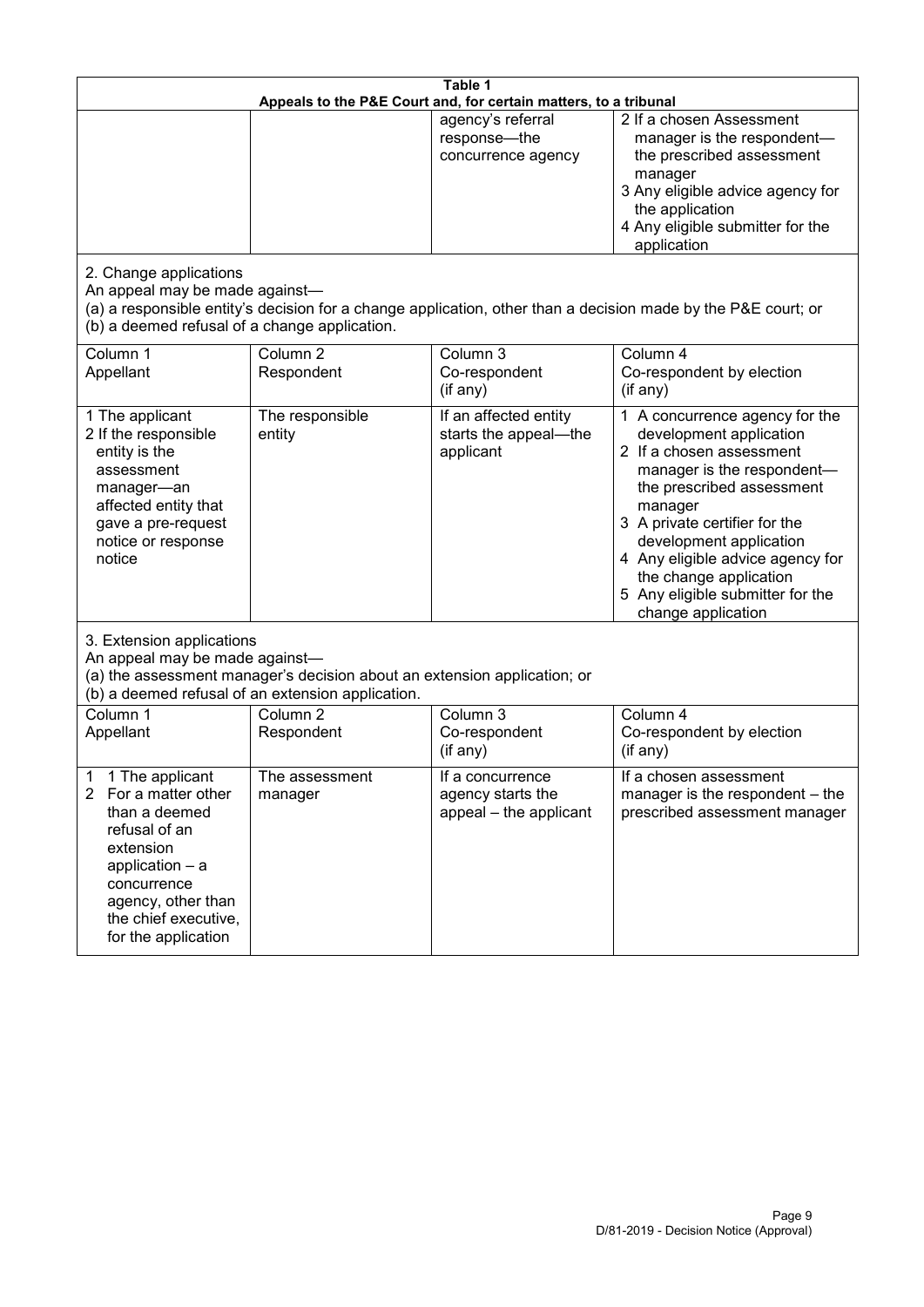#### **Table 1 Appeals to the P&E Court and, for certain matters, to a tribunal**

4. Infrastructure charges notices

- An appeal may be made against an infrastructure charges notice on 1 or more of the following grounds
- a) The notice involved an error relating to
	- (i) The application of the relevant adopted charge; or
- Examples of errors in applying an adopted charge
	- The incorrect application of gross floor area for a non-residential development
	- Applying an incorrect 'use category', under a regulation, to the development
	- (i) The working out of extra demands, for section 120; or
	- (ii) An offset or refund; or
- b) The was no decision about an offset or refund; or
- c) If the infrastructure charges notice states a refund will be given the timing for giving the refund; or
- d) The amount of the charge is so unreasonable that no reasonable relevant local government could have

## imposed the amount.

| Column 1               | Column 2               | Column 3      | Column 4                  |
|------------------------|------------------------|---------------|---------------------------|
| Appellant              | Respondent             | Co-respondent | Co-respondent by election |
|                        |                        | (if any)      | $($ if any $)$            |
| The person given the   | The local government   |               |                           |
| Infrastructure charges | that gave the          |               |                           |
| notice                 | infrastructure charges |               |                           |
|                        | notice                 |               |                           |

5. Conversion applications

An appeal may be made against—

(a) the refusal of a conversion application; or

(b) a deemed refusal of a conversion application.

| Column 1      | Column 2                | Column 3      | Column 4                  |
|---------------|-------------------------|---------------|---------------------------|
| Appellant     | Respondent              | Co-respondent | Co-respondent by election |
|               |                         | (if any)      | $($ if any $)$            |
|               |                         |               |                           |
| The applicant | The local government    |               |                           |
|               | to which the conversion |               |                           |
|               | application was made    |               |                           |

6. Enforcement notices

An appeal may be made against the decision to give an enforcement notice.

| Column 1                                   | Column 2                     | Column 3      | Column 4                                                                                                                                                                   |
|--------------------------------------------|------------------------------|---------------|----------------------------------------------------------------------------------------------------------------------------------------------------------------------------|
| Appellant                                  | Respondent                   | Co-respondent | Co-respondent by election                                                                                                                                                  |
|                                            |                              | (if any)      | $($ if any $)$                                                                                                                                                             |
| The person given the<br>enforcement notice | The enforcement<br>authority |               | If the enforcement authority is<br>not the local government for<br>the premises in relation to which<br>the offence is alleged to have<br>happened-the local<br>government |

#### **Table 2 Appeals to the P&E Court only**

1. Appeals from tribunal

An appeal may be made against a decision of a tribunal, other than a decision under

section 252, on the ground of—

(a) an error or mistake in law on the part of the tribunal; or

(b) jurisdictional error.

| Column 1<br>Appellant                             | Column 2<br>Respondent                                    | Column 3<br>Co-respondent<br>$($ if any $)$ | Column 4<br>Co-respondent by election<br>(if any) |
|---------------------------------------------------|-----------------------------------------------------------|---------------------------------------------|---------------------------------------------------|
| A party to the<br>proceedings for the<br>decision | The other party to the<br>proceedings for the<br>decision | ۰                                           |                                                   |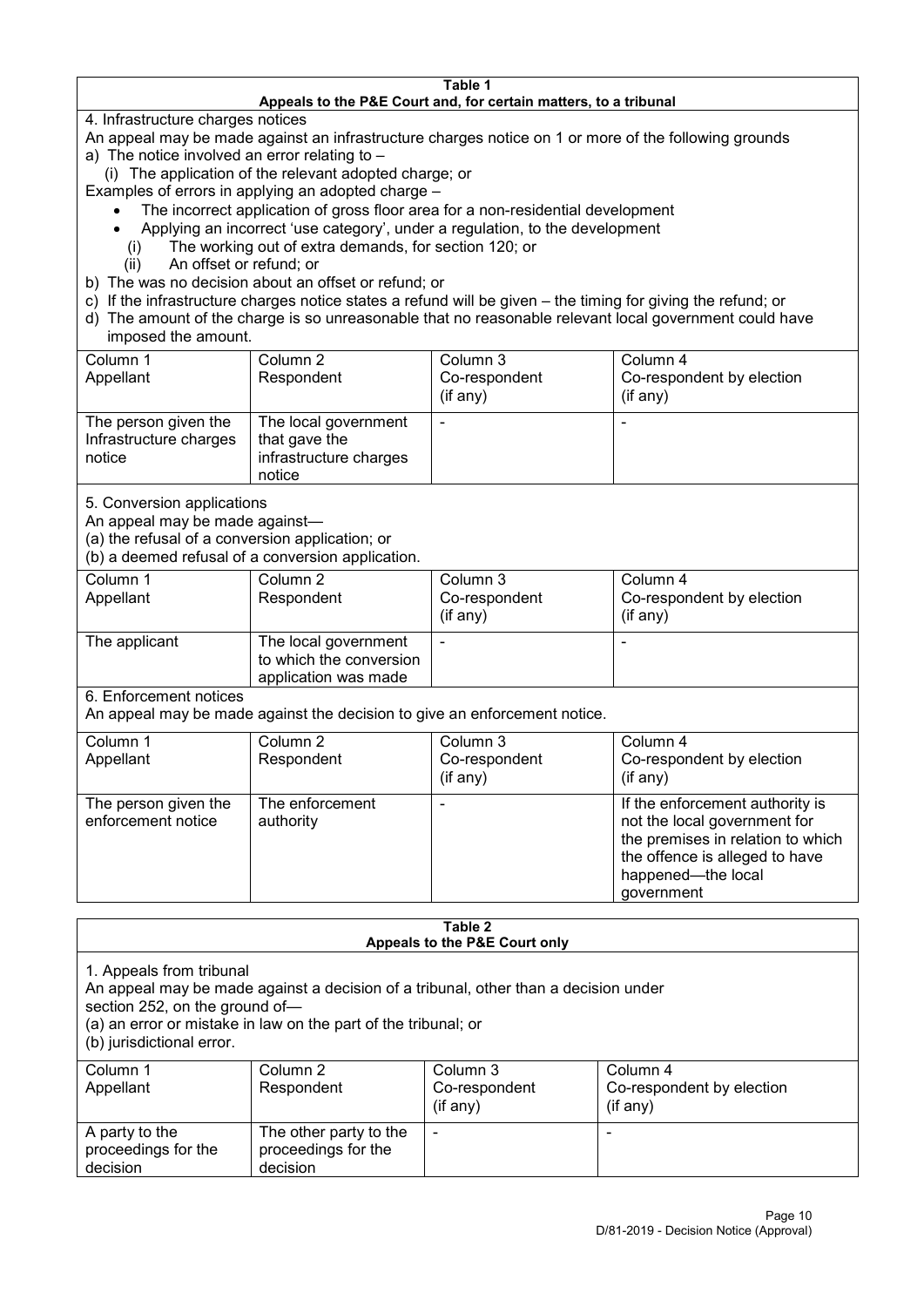#### **Table 2 Appeals to the P&E Court only**

2. Eligible submitter appeals

An appeal may be made against the decision to give a development approval, or an approval for a change application, to the extent that the decision relates to—

(a) any part of the development application for the development approval that required impact assessment; or (b) a variation request.

| Column 1<br>Appellant                                                                                                                                                                                                             | Column 2<br>Respondent                                                                                                     | Column 3<br>Co-respondent<br>(if any)                                                                                     | Column 4<br>Co-respondent by election<br>(if any)    |
|-----------------------------------------------------------------------------------------------------------------------------------------------------------------------------------------------------------------------------------|----------------------------------------------------------------------------------------------------------------------------|---------------------------------------------------------------------------------------------------------------------------|------------------------------------------------------|
| 1 For a development<br>application-an<br>eligible submitter for<br>the development<br>application<br>2 For a change<br>application-an<br>eligible submitter for<br>the change<br>application                                      | 1 For a development<br>application-the<br>assessment<br>manager<br>2 For a change<br>application-the<br>responsible entity | 1 The applicant<br>2 If the appeal is<br>about a concurrence<br>agency's referral<br>response---the<br>concurrence agency | Another eligible<br>submitter for the<br>application |
| $\mathsf{A}$ . Figure 1. The contract of the contract of the contract of the contract of the contract of the contract of the contract of the contract of the contract of the contract of the contract of the contract of the cont |                                                                                                                            |                                                                                                                           |                                                      |

3. Eligible submitter and eligible advice agency appeals

An appeal may be made against a provision of a development approval, or failure to

include a provision in the development approval, to the extent the matter relates to—

(a) any part of the development application or the change application, for the development approval, that required impact assessment; or

(b) a variation request.

| Column 1<br>Appellant                                                                                                                                                                                                                                                                         | Column <sub>2</sub><br>Respondent                                                                                          | Column 3<br>Co-respondent                                                                                               | Column 4<br>Co-respondent by election             |
|-----------------------------------------------------------------------------------------------------------------------------------------------------------------------------------------------------------------------------------------------------------------------------------------------|----------------------------------------------------------------------------------------------------------------------------|-------------------------------------------------------------------------------------------------------------------------|---------------------------------------------------|
|                                                                                                                                                                                                                                                                                               |                                                                                                                            | (if any)                                                                                                                | (if any)                                          |
| 1 For a development<br>application-an<br>eligible submitter for<br>the development<br>application<br>2 For a change<br>application-an<br>eligible submitter for<br>the change<br>application<br>3 An eligible advice<br>agency for the<br>development<br>application or<br>change application | 1 For a development<br>application-the<br>assessment<br>manager<br>2 For a change<br>application-the<br>responsible entity | 1 The applicant<br>2 If the appeal is<br>about a concurrence<br>agency's referral<br>response—the<br>concurrence agency | Another eligible submitter for the<br>application |
| 4. Compensation claims<br>An appeal may be made against-<br>(a) a decision under section 32 about a compensation claim; or<br>(b) a decision under section 265 about a claim for compensation; or<br>(c) a deemed refusal of a claim under paragraph (a) or (b).                              |                                                                                                                            |                                                                                                                         |                                                   |
| Column 1<br>Appellant                                                                                                                                                                                                                                                                         | Column 2<br>Respondent                                                                                                     | Column 3<br>Co-respondent<br>(if any)                                                                                   | Column 4<br>Co-respondent by election<br>(if any) |
| A person dissatisfied<br>with the decision                                                                                                                                                                                                                                                    | The local<br>government to which<br>the claim was made                                                                     |                                                                                                                         |                                                   |
| 5. Registered premises                                                                                                                                                                                                                                                                        |                                                                                                                            |                                                                                                                         |                                                   |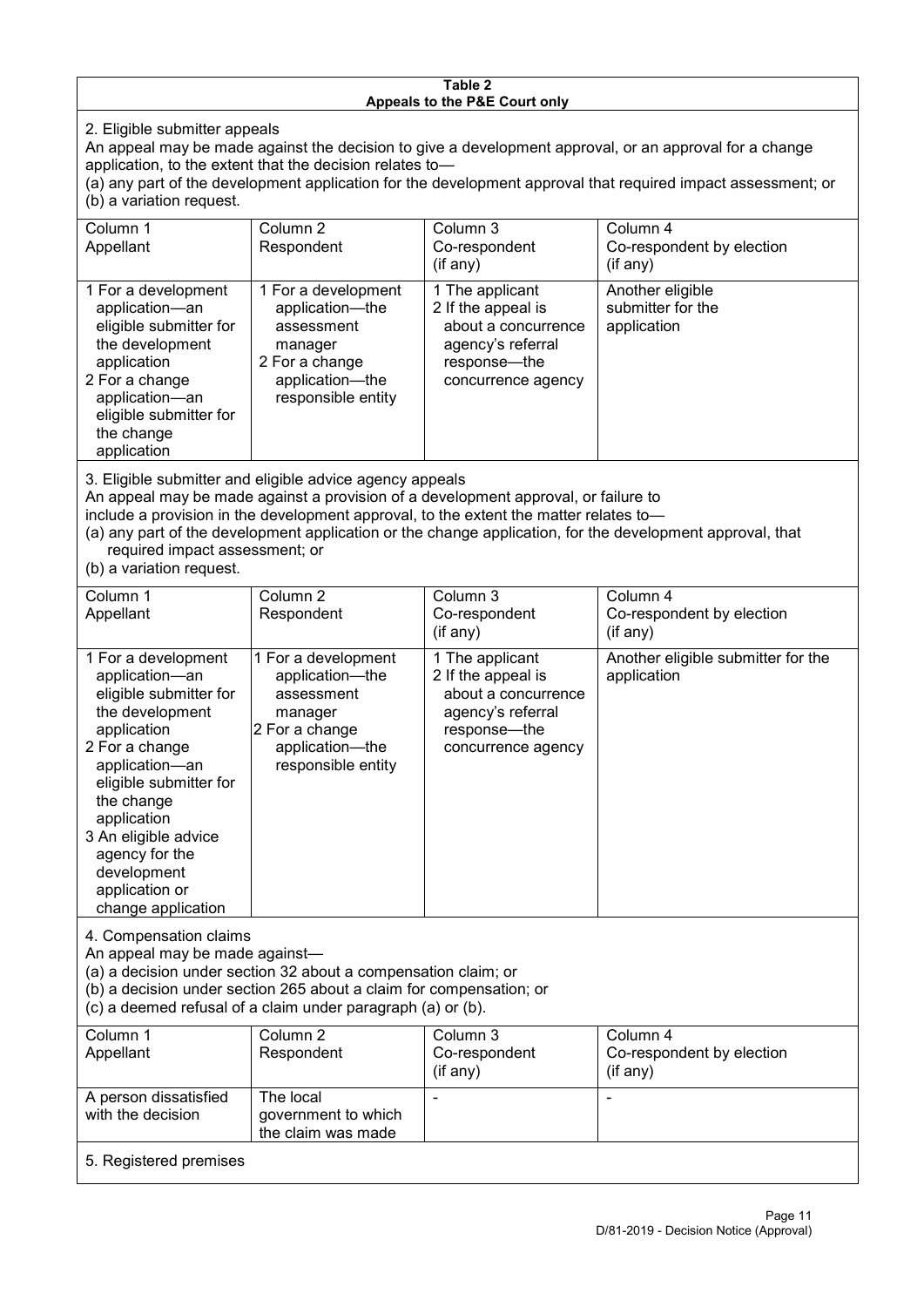| Table 2<br>Appeals to the P&E Court only                                                                                                                                                                                                                                                             |                                                                                                                                                                                                                                                                                  |                                         |                                                                                                                                                                             |  |  |
|------------------------------------------------------------------------------------------------------------------------------------------------------------------------------------------------------------------------------------------------------------------------------------------------------|----------------------------------------------------------------------------------------------------------------------------------------------------------------------------------------------------------------------------------------------------------------------------------|-----------------------------------------|-----------------------------------------------------------------------------------------------------------------------------------------------------------------------------|--|--|
| An appeal may be made against a decision of the Minister under chapter 7, part 4.                                                                                                                                                                                                                    |                                                                                                                                                                                                                                                                                  |                                         |                                                                                                                                                                             |  |  |
| Column 1<br>Appellant                                                                                                                                                                                                                                                                                | Column <sub>2</sub><br>Respondent                                                                                                                                                                                                                                                | Column 3<br>Co-respondent<br>(if any)   | Column 4<br>Co-respondent by election<br>(if any)                                                                                                                           |  |  |
| 1 A person given a<br>decision notice about<br>the decision<br>2 If the decision is to<br>register premises or<br>renew the<br>registration of<br>premises-an owner<br>or occupier of<br>premises in the<br>affected area for the<br>registered premises<br>who is dissatisfied<br>with the decision | The Minister                                                                                                                                                                                                                                                                     |                                         | If an owner or occupier starts the<br>appeal - the owner of the<br>registered premises                                                                                      |  |  |
| 6. Local laws<br>development; or                                                                                                                                                                                                                                                                     | An appeal may be made against a decision of a local government, or conditions applied,<br>under a local law about-<br>(a) the use of premises, other than a use that is the natural and ordinary consequence of prohibited<br>(b) the erection of a building or other structure. |                                         |                                                                                                                                                                             |  |  |
| Column 1<br>Appellant                                                                                                                                                                                                                                                                                | Column <sub>2</sub><br>Respondent                                                                                                                                                                                                                                                | Column 3<br>Co-respondent<br>(if any)   | Column 4<br>Co-respondent by election<br>(if any)                                                                                                                           |  |  |
| A person who-<br>(a) applied for the<br>decision; and<br>(b) is dissatisfied with<br>the decision or<br>conditions.                                                                                                                                                                                  | The local government                                                                                                                                                                                                                                                             |                                         | ٠                                                                                                                                                                           |  |  |
|                                                                                                                                                                                                                                                                                                      |                                                                                                                                                                                                                                                                                  | Table 3<br>Appeals to the tribunal only |                                                                                                                                                                             |  |  |
| 1. Building advisory agency appeals<br>An appeal may be made against giving a development approval for building work to the extent the building<br>work required code assessment against the building assessment provisions.                                                                         |                                                                                                                                                                                                                                                                                  |                                         |                                                                                                                                                                             |  |  |
| Column 1<br>Appellant                                                                                                                                                                                                                                                                                | Column <sub>2</sub><br>Respondent                                                                                                                                                                                                                                                | Column 3<br>Co-respondent<br>(if any)   | Column 4<br>Co-respondent by election<br>(if any)                                                                                                                           |  |  |
| A building advisory<br>agency for the<br>development application<br>related to the approval                                                                                                                                                                                                          | The assessment<br>manager                                                                                                                                                                                                                                                        | The applicant                           | 1 A concurrence agency for the<br>development application<br>related to the approval<br>2 A private certifier for the<br>development application<br>related to the approval |  |  |
| 3. Certain decisions under the Building Act and the Plumbing and Drainage Act<br>An appeal may be made against a decision under-<br>(a) the Building Act, other than a decision made by the Queensland Building and Construction Commission; or<br>(b) the Plumbing and Drainage Act, part 4 or 5.   |                                                                                                                                                                                                                                                                                  |                                         |                                                                                                                                                                             |  |  |
| Column 1<br>Appellant                                                                                                                                                                                                                                                                                | Column <sub>2</sub><br>Respondent                                                                                                                                                                                                                                                | Column 3<br>Co-respondent<br>(if any)   | Column 4<br>Co-respondent by election<br>(if any)                                                                                                                           |  |  |